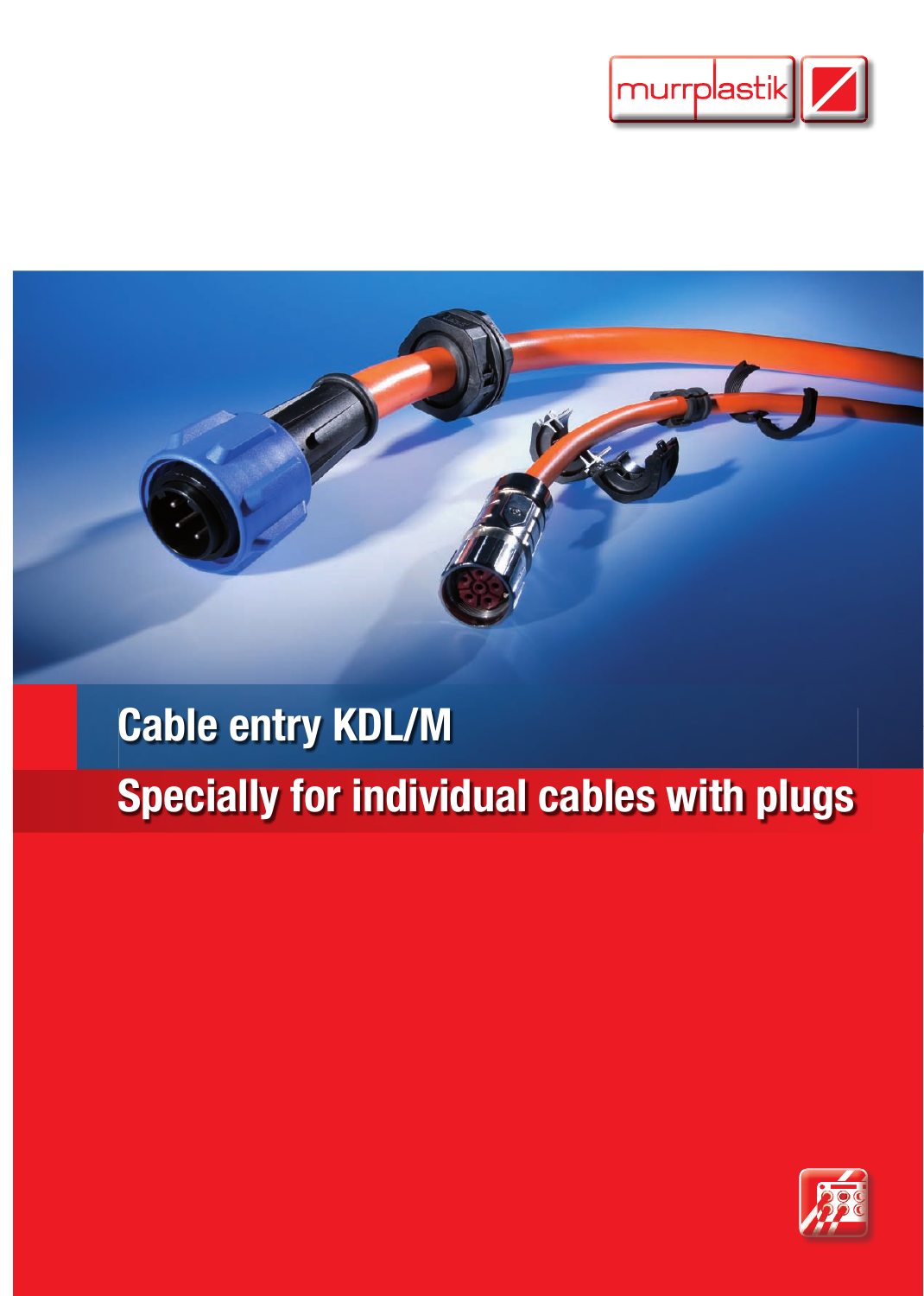

## Split cable entry KDL/M for individual cables with plugs

No more fiddling, screwing or complicated fitting. The KDL/M enables the introduction, sealing and strain-relief of pre-wired cables and hosing in control cabinets and terminal boxes in only a few steps.

The advantage: no need to disassemble plugs. Simply place a split grommet around the cable, close it and insert it in the KDL/M. That's all there is to it! The KDT/Z grommets are suitable for cables with a diameter of 3-16 mm. The KDT/ZN grommets are suitable for a diameter of 15-31 mm. Using double cable grommets, it is possible to lead two cables through a KDL/M. The split lock nut is included within the scope of delivery. Cable ties used directly on the grommets enable additional strain relief. The Polyamide 6 cable entry KDL/M does not contain any halogen, phosphor or cadmium and is resistant to weak acids and bases, fuels, alcohol and mineral-based lubricants.



- Easy handling
- Very good waterproof characteristics IP54
- Integrated expanded seal • Sensitive cables
- or pneumatic hoses are not constricted
- Additional cable anchorage via cable ties
- Split counter nut included in scope of delivery



## Split cable entry & lock nut



| <b>Designation</b> | Article number | Dimensions in mm. |    |    |    |           | <b>Grommet type</b> | Weight | Pack         |        |
|--------------------|----------------|-------------------|----|----|----|-----------|---------------------|--------|--------------|--------|
|                    | black          | GL                | EH |    | S  | <b>SW</b> | SW <sub>2</sub>     | LW     | in g / piece | pieces |
| KDL/M M32          | 87176010       | 15                | 20 | 40 | 10 | 36        | 36                  | small  | 21           | 5      |
| KDL/M M50          | 87176040       | 20                | 20 | 62 | 12 | 55        | 55                  | large  | 48           | 5      |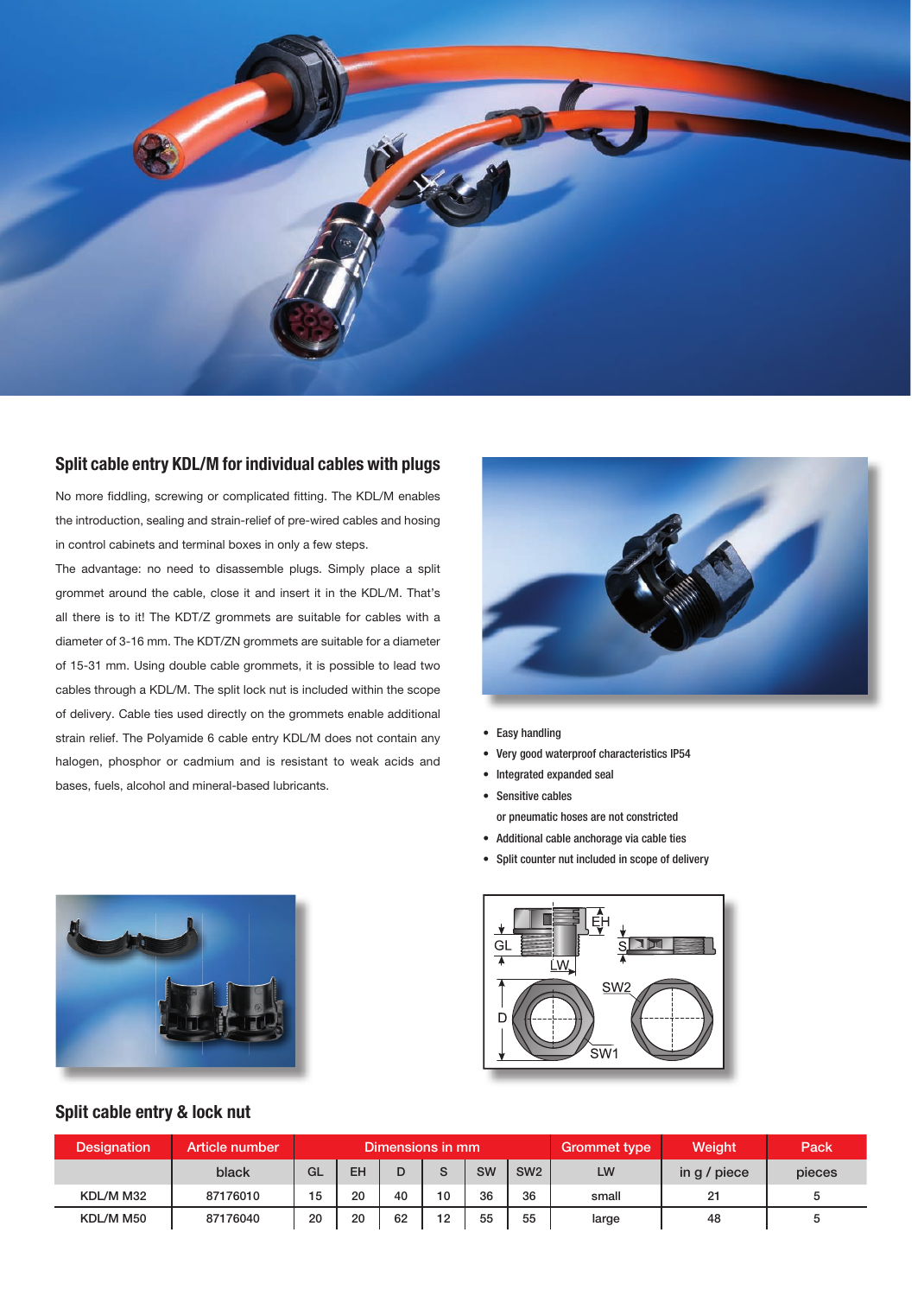

# Matching grommets "small."

| <b>Designation</b> | <b>Article number</b> | <b>Clamping range</b> | <b>Grommet type</b> | Weight         | Pack             |
|--------------------|-----------------------|-----------------------|---------------------|----------------|------------------|
|                    | black                 | in mm                 |                     | in g / piece   | pieces           |
| <b>KDT/Z03</b>     | 87171212              | $3 - 4$               | small               | 6              | 10 <sup>10</sup> |
| <b>KDT/Z04</b>     | 87171214              | $4 - 5$               | small               | 5              | 10               |
| <b>KDT/Z05</b>     | 87171216              | $5-6$                 | small               | 5              | 10               |
| <b>KDT/Z06</b>     | 87171218              | $6 - 7$               | small               | 5              | 10               |
| <b>KDT/Z07</b>     | 87171220              | $7 - 8$               | small               | 5              | 10               |
| <b>KDT/Z08</b>     | 87171222              | $8 - 9$               | small               | 5              | 10               |
| <b>KDT/Z09</b>     | 87171224              | $9 - 10$              | small               | 4              | 10               |
| <b>KDT/Z10</b>     | 87171226              | $10 - 11$             | small               | 6              | 10               |
| <b>KDT/Z11</b>     | 87171228              | $11 - 12$             | small               | 5              | 10               |
| <b>KDT/Z12</b>     | 87171230              | $12 - 13$             | small               | 5              | 10               |
| <b>KDT/Z13</b>     | 87171232              | $13 - 14$             | small               | 4              | 10               |
| <b>KDT/Z14</b>     | 87171234              | $14 - 15$             | small               | 4              | 10 <sup>10</sup> |
| <b>KDT/Z15</b>     | 87171236              | $15 - 16$             | small               | 3              | 10               |
| KDT/Z 2x4 *        | 87175214              | $2x3,5-4$             | small               | 5              | 10               |
| KDT/Z 2x6 *        | 87175218              | $2x5,5-6$             | small               | 5              | 10 <sup>10</sup> |
| <b>BTK 17</b>      | 87171210              | Dummy grommet         | small               | 8              | 10               |
| <b>KDT/ASI</b>     | 87171238              | ASI cable             | small               | $\overline{4}$ | 10               |
| <b>SDT/Z07</b>     | 87172210              | Murrflex M10/P7       | small               | 5              | 10               |
| <b>SDT/Z09</b>     | 87172212              | Murrflex M12/P9       | small               | 4              | 10               |
| <b>SDT/Z11</b>     | 87172214              | Murrflex M16/P11      | small               | 3              | 10               |

\* reduced water-tightness IP 20

## Matching grommets "large."

| <b>Designation</b> | <b>Article number</b> | <b>Clamping range</b> | <b>Grommet type</b> | Weight         | Pack   |
|--------------------|-----------------------|-----------------------|---------------------|----------------|--------|
|                    | black                 | in mm                 |                     | in g / piece   | pieces |
| KDT/ZN 15          | 87172811              | $15 - 16$             | large               | 17             | 10     |
| KDT/ZN 16          | 87172812              | $16 - 17$             | large               | 16             | 10     |
| KDT/ZN 17          | 87172814              | $17-18$               | large               | 16             | 10     |
| KDT/ZN 18          | 87172816              | 18-19                 | large               | 15             | 10     |
| KDT/ZN 19          | 87172818              | 19-20                 | large               | 15             | 10     |
| KDT/ZN 20          | 87172820              | $20 - 21$             | large               | 14             | 10     |
| KDT/ZN 21          | 87172822              | $21 - 22$             | large               | 13             | 10     |
| KDT/ZN 22          | 87172824              | $22 - 23$             | large               | 12             | 10     |
| KDT/ZN 23          | 87172826              | $23 - 24$             | large               | 12             | 10     |
| KDT/ZN 24          | 87172828              | $24 - 25$             | large               | 12             | 10     |
| KDT/ZN 25          | 87172830              | $25 - 26$             | large               | 11             | 10     |
| KDT/ZN 26          | 87172832              | $26 - 27$             | large               | 10             | 10     |
| KDT/ZN 27          | 87172834              | $27 - 28$             | large               | 9              | 10     |
| KDT/ZN 28          | 87172836              | $28 - 29$             | large               | 8              | 10     |
| KDT/ZN 29          | 87172838              | 29-30                 | large               | $\overline{7}$ | 10     |
| KDT/ZN 30          | 87172840              | $30 - 31$             | large               | 6              | 10     |
| BTG/N32            | 87172810              | Dummy grommet         | large               | 12             | 10     |